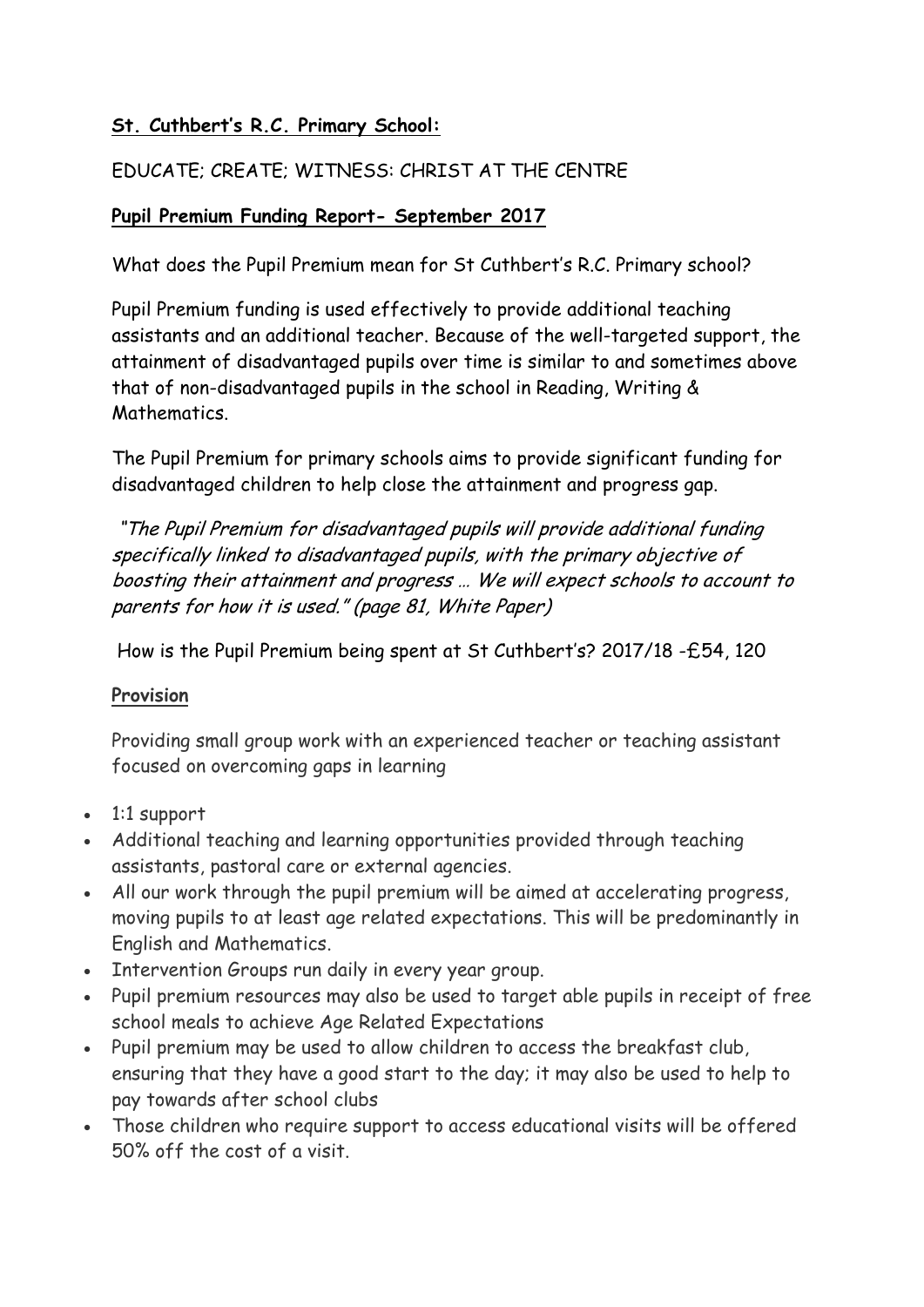Provision of 'Education City' which is an interactive homework platform that pupils can access at home (opportunities for those who do not have access to a PC or Tablet at home are made at school). This allows children to complete homework tasks whilst being supported by the by the interactive software.

#### **Reporting**

The impact of pupil premium will be monitored through tracking and pupil progress meetings. An outline of the provision will be kept for each year group and individual child.

The priority for Pupil Premium is about raising attainment for pupils on FSM and school intends to use the funds in this manner. Additional support may also be available to those who need it for educational visits, breakfast club, music tuition and after school clubs.

| <b>Year Group</b> | No. of<br>children | Achievement in<br>Oct 2017                    | Additional Resources provided (in<br>addition to those already listed<br>in the Provision list)                                                           |
|-------------------|--------------------|-----------------------------------------------|-----------------------------------------------------------------------------------------------------------------------------------------------------------|
| Rec               | $\mathbf{1}$       | 100% Expected                                 | <b>Educational Psychologist Reports</b><br><b>SALT</b> recommendations<br>implemented<br><b>AOT</b> recommendations<br>implemented                        |
| Y <sub>1</sub>    | $\overline{7}$     | 14% Emerging<br>72% Expected<br>14% Exceeding | <b>Educational Psychologists Reports</b><br><b>AOT</b> recommendations<br>implemented<br>Weekly access to Nurture Group<br>Daily time in the Sensory room |
| <b>Y2</b>         | 3                  | 33.3% Emerging<br>66.6% Expected              | AOT recommendations<br><b>SALT</b> recommendations<br>implemented<br>Weekly access to Nurture Group<br>Daily time in the Sensory room                     |
| Y3                | $\overline{4}$     | Emerging 25%<br>Expected 50%<br>Exceeding 25% | <b>Educational Psychologist Reports</b><br><b>SALT</b> recommendations<br>implemented<br><b>AOT</b> recommendations                                       |

| Pupil Premium Year Group Breakdown 2017-18: |  |  |  |  |  |  |
|---------------------------------------------|--|--|--|--|--|--|
|---------------------------------------------|--|--|--|--|--|--|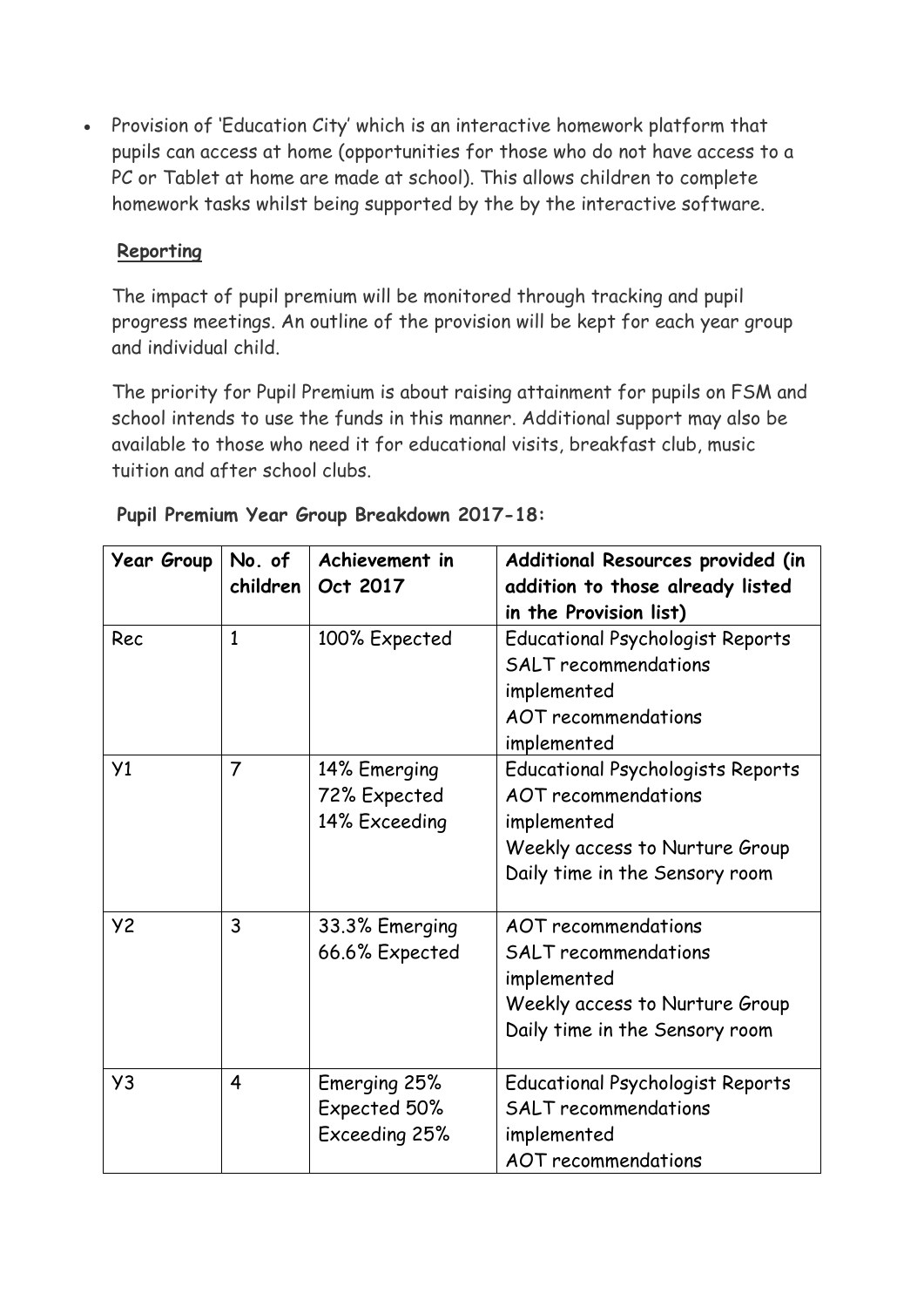|                |   |                                  | Implemented<br>Weekly access to Nurture Group<br>Daily time in the Sensory room                                                                                                                                                               |
|----------------|---|----------------------------------|-----------------------------------------------------------------------------------------------------------------------------------------------------------------------------------------------------------------------------------------------|
| <b>y4</b>      | 6 | Emerging 33.3%<br>Expected 66.6% | <b>Educational Psychologist Reports</b><br>Occupational Therapy<br>recommendations implemented<br><b>AOT</b> recommendations<br>implemented<br>Weekly access to Nurture Group<br>Daily time in the Sensory room<br>School counsellor sessions |
| Y <sub>5</sub> | 5 | 60% Emerging<br>40% Expected     | <b>Educational Psychologists Reports</b><br>recommendations implemented<br><b>AOT</b> recommendations<br>implemented<br>Weekly access to Nurture Group<br>Sensory Room time                                                                   |
| <b>Y6</b>      | 8 | 62.5%Emerging<br>37.5 % Expected | <b>Educational Psychologists Reports</b><br><b>AOT</b> recommendations<br>implemented<br>Occupational Therapy<br>Weekly access to Nurture Group<br>Sensory Room time                                                                          |

## **2017 Cohorts:**

**End Of EYFS:** 22.6% (7 pupils) were eligible for pupil premium – 85.7% (6 pupils) achieved a Good Level of Development

### **End of Key Stage 1:**

| Subject | Number   | Number    | School     | National   |
|---------|----------|-----------|------------|------------|
|         | of PP    | of        | percentage | Percentage |
|         | children | children  | achieving  | achieving  |
|         | in y2    | achieving | Standard   | Standard   |
|         |          | standard  |            |            |
| Reading | 4        | 3         | 75%        | 77%        |
| Writing | 4        | 3         | 75%        | 68%        |
| Maths   |          | 3         | 75%        | 75%        |